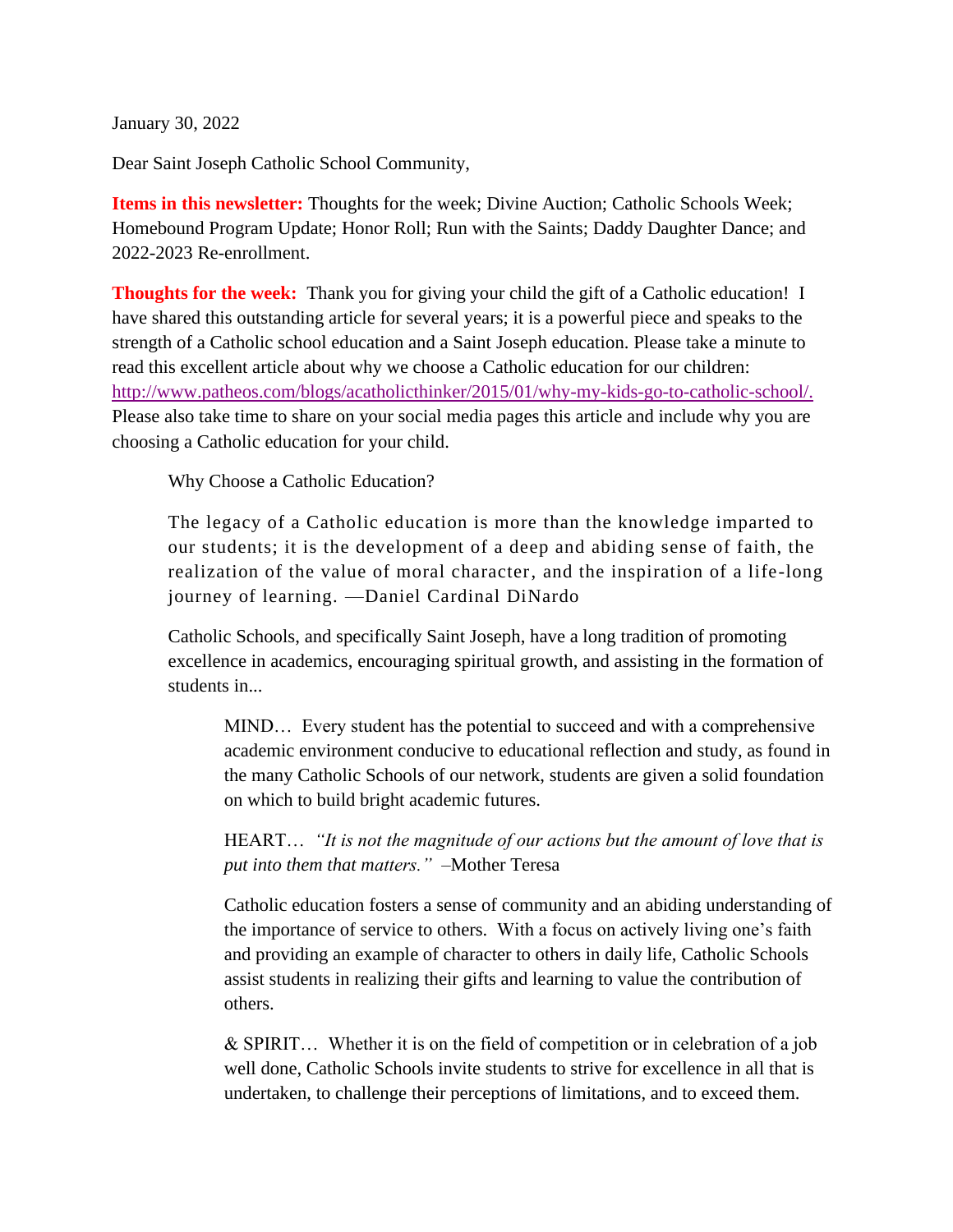Catholic Schools welcome students of all backgrounds and faiths to experience the comprehensive education of mind, heart & spirit. Consider your student's academic career a success story waiting to be written. #ichosestjoes

**Divine Auction:** The day is finally here! Our Annual Divine Auction is this Friday, February 4<sup>th</sup> from 6:30 pm -10:30 pm at Carolina Park (1010 Bluff Road - Next to the Cockabooses!) There is still time to buy tickets or to become a Host Family! Check out our website for more information [\(https://Divine22.givesmart.com\)](https://divine22.givesmart.com/)

Be sure to check out all our great auction items! A few great silent auction items we have: A brand new Weber Genesis II E-315 grill donated by Jack Oliver's Pool, Spa & Patio, A few long weekends at some great Lake Murray houses, Choose your tropical vacation or Argentina hunting experience, beautiful original art pieces, and much more! We also have amazing art pieces created by our homerooms, exciting teacher experiences, and some fun Parties with a Purpose! Even if you can't come to the event you can still bid on items through the website [\(https://Divine22.givesmart.com\)](https://divine22.givesmart.com/).

Last reminder to turn in your gift cards by Thursday, Feb. 3rd! The homeroom with the most gift cards turned in wins a dress-down day!!

We look forward to seeing everyone at the event and thank you for all the support of the wonderful event!!

We look forward to seeing everyone this Friday, February  $4<sup>th</sup>$  6:30p-10:30p at Carolina Park (1010 Bluff Road) ...The venue is outdoors so if it is cold, make sure to bundle up!

**Catholic Schools Week**: CSW is an annual celebration of Catholic schools in the United States. Here at Saint Joseph, we spend the week honoring all the people who contribute to the continued success of our school. Below is a list of some of the activities we have planned for this year.

**Monday, January 31<sup>st</sup>** - Our Community – Parent appreciation and Super Bowl food drive begins to benefit St. Vincent de Paul Society. Vote for the team of your choice, one vote per non-perishable item. We will see which team wins our school super bowl! The food drive will run for 2 weeks until February 11<sup>th</sup>.

**Tuesday, February 1st** - Our Students – pajama dress down day, Cardinal Newman drumline visits morning carpool, special snack, and fun class level activity, CSW virtual Mass with the Bishop, and no homework.

Wednesday, February  $2^{nd}$  – Our Nation – Red, white, and blue patriotic dress down day; This year we are honoring our health care workers. We will have special video morning announcements from parents who are healthcare workers; Living Rosary for the student body in the church.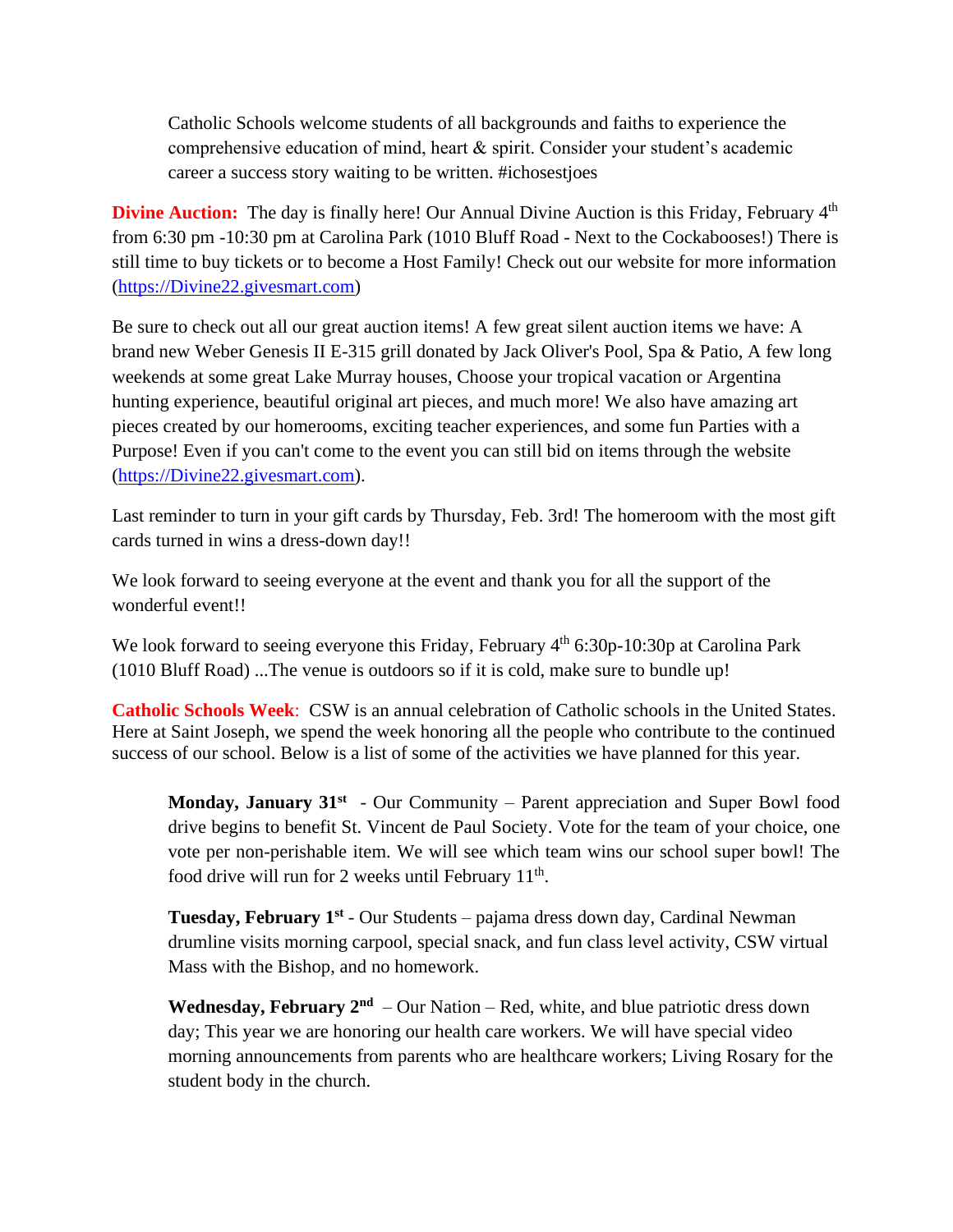**Thursday, February 3rd** – Our Vocations – Special visits for each grade from Monsignor Harris and Father Frei

**Friday, February 4th** – Our Faculty – Faculty members will lead the Mass; Penny War winner announced, and school-wide color dress down day:

- o 4K Yellow
- o  $5K Grey$
- o  $1<sup>st</sup>$  Orange
- o  $2<sup>nd</sup> Pink$
- o  $3^{\text{rd}} \text{Blue}$
- o  $4<sup>th</sup>$  Green
- o  $5<sup>th</sup> Red$
- o  $6^{th}$  Black

We look forward to seeing everyone this Friday, February 4<sup>th</sup> 6:30p-10:30p at Carolina Park (1010 Bluff Road)...The venue is outdoors so if it is cold, make sure to bundle up!

**Honor Roll:** We are pleased to announce the Honor Roll students for the second quarter of the 2021-2022 school year. Congratulations, students!

## **4th Grade Honor Roll:**

**A-** Helen Asay, Matthew Bowie, Lola Catalano, Mills Coco, Joshua Culberson, Campbell DeFreese, Jack Ford, Wyatt Hope, Lucy Hoppmann, Patrick Horan, Molly Jane Kaminski, Harry McLeod, David Regan, Banks Wingo, Chloe Xu

**A/B-** Will Bigger, Jessica Bradley, Delaney Brown, Harrison Bruner, Caedon Buchanan, Wyatt Burckhard, Keegan Butler, Bradford Collins, Addie Ferriell, Amy Gorrin, Rowan McLeod, Connor Smith, Kenzie Smith, Rocco Williams, Mason Wittmann

## **5th Grade Honor Roll:**

**A-** Anna Alexander, Bryn Alexander, Isabella Alexander, Riyler Coffman, Leighton Ford, Reese Gabelman, Ava Gray Goff, Ellison Judy, Sid McDonnell, Pressley Toler, Crosby Weymers

**A/B-** Adrian Branham, Sofie Cepeda, Jane deTreville, Boland Dupree, Johnny Foster, Anna Fuller, Tate Lynn, Andrew McCollum, Trey Meetze, Avery Shaw, Liliana Taylor, Sadie Tyer, Evie Van Sant, Graham Walsh, Evelyn Wilson, Patrick Wilson, Alexander Yarnall

## **6th Grade Honor Roll:**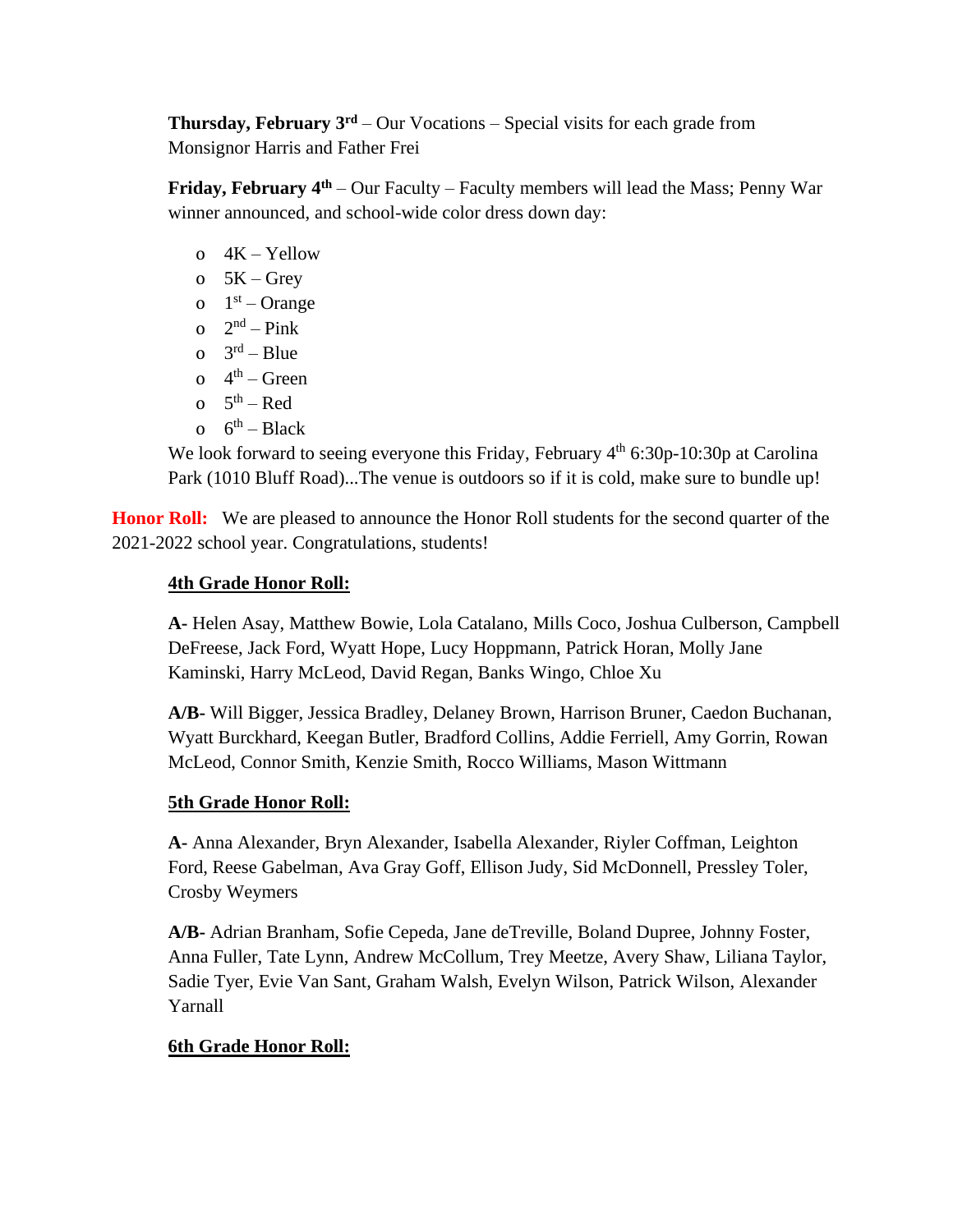**A-** Louise Arrington, Madeline Bowie, Michael Carlson, Watson Dupree, Logan Giusti, Marshall Moffitt, Will Sexton, Dylan Williams, Sophie Xu

**A/B-** Lucy Alphin, Valentino Bassante, Abby Bodman, Callum Bruner, Logan Cacioppo, Stella Catalano, Emma Heyward Cathcart, Eliza Davis, Eady deTreville, Matthan Hinton, Riley Hooks, Caitlin Macdonald, William Maloney, Harper McLeod, Catelyn Roberson, Kylie Smith, Matthew Soto, Deagan Thompson, Emma Thompson, Blakely Timmons, Owen Tyer, Taylor Williams, Elliott Wise, Lily-Kate Woodard

**HomeBound Program Update:** Please **email your child's teacher by 9:00 a.m.** to request make-up work. Requests made after 9:00 a.m. may not be ready until the following school day. If you are requesting assignments, the materials will be labeled with your child's name and placed on the bench in the entryway of the school for pick-up **after 3:30 p.m**. If assignments are requested, please make every effort to pick the work up on the day of the request.

**If your student will be absent from school for 3 or more days, please plan to request assignments from your child's teacher(s).** These assignments will be available on a daily basis at the end of each school day.

**Students who will be absent from school for 5 or more days** (and are well enough) are expected to request, pick up, and work on assignments at home each day. Students in  $4K - 1<sup>st</sup>$ grade will receive contact from their teachers on an as-needed basis. After 5 days for students in grades 2-6, the homebound teacher will make arrangements to schedule a Zoom check-in. This will allow students to ask questions and receive support on any assignments that have been given over the previous 5 days. Please know that students or families can email questions to the teacher at any point during the absence.

Students are responsible for completing and submitting his/her missed assignments, quizzes, and/or tests. Missed work must be made up within a reasonable amount of time depending upon the length and cause of the absence. Generally, students should have the same number of days to make up work as the number of days they were absent.

**Run with the Saints:** A big thank you to Mandy Williams and her team of volunteers on another successful race!

**Daddy Daughter Dance:** The PTO will host the Daddy Daughter Dance on Friday, February  $11<sup>th</sup>$  from 6:30-8:00 in the school gym. Look for more information in the coming days.

**2022-2023 Re-enrollment:** We ask that you complete your application as soon as possible, but no later than February  $15<sup>th</sup>$ , 2022. There will be a \$100 late fee assessed for re-enrollment after February 15<sup>th</sup>.

If you have not completed the re-enrollment process, you should have received an email on Friday, January 25*.* **Returning families will have until February 15th, to reenroll current student(s) and/or submit an application for a sibling. A \$160 re-enrollment fee (per family) is due upon re-enrollment.** Upon submission of Online Enrollment, a family has until April 1,